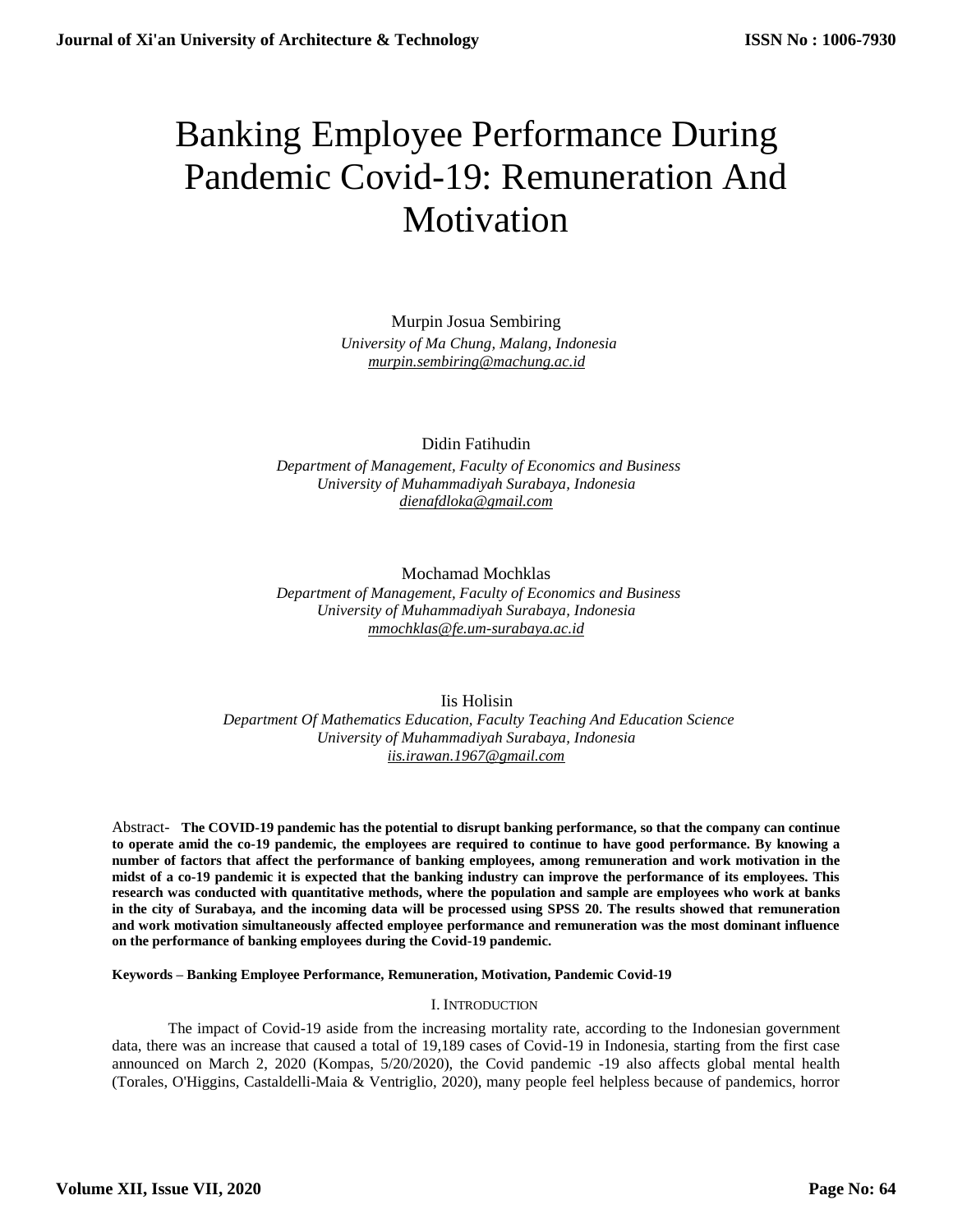and anxiety (Zhang & Ma, 2020), economic, social and psychological aspects ( Razon, 2020), directly affects stock markets around the world (Liu, Manzoor, Wang, Zhang & Manzoor, 2020),

Pandemic COVID-19 also has the potential to disrupt banking performance (Disemadi & Shaleh, 2020), bank operational risk management must be carried out properly to improve the performance of bank services to customers. Superior innovation performance is needed with a systematic approach (Nwachukwu, Chladkova & Fadeyi. 2018) and it is necessary to retain highly qualified and motivated employees to remain competitive in unstable environments (Adeola & Adebiyi, 2016).

In the midst of the COVID-19 pandemic, most banking services remained normal to provide services to customers, to avoid transmission of the virus, customers could conduct financial transactions through the Bank's electronic channels. Information and communication technology is changing jobs and organizations (Cascio & Montealegre, 2016), for banks that use internet banking services and banks that do not use internet banking services have an influence on the performance of the bank concerned. Margaretha. 2015. The application of technology in the banking world has a positive impact (Mardiah. 2017). Social Media has a significant effect on performance (Marsal & Hidayati. 2018).

Rapid technological developments began to have an impact in the banking sector. The Communication Network of the Banking Workers Union (Jarkom SP Banking) said that there were already 50,000 bank employees who were laid off or terminated due to being replaced by machines (detikfinance, 2019). Employees are a key element of an organization, the success or failure of an organization depends on employee performance (Hameed  $\&$ Waheed, 2011).

Banking performance is considered to be disrupted by the impact of the spread of the corona virus (covid-19). Although it has not been seen until the first quarter of 2020, the performance of the banking industry is feared to be disrupted throughout 2020 (lampost, 2020). So that the company can continue to run, in the midst of a 19-year pvidemic, employees are required to continue to have good performance. According to Armstrong & Baron (1998: 159), performance is about how to do work and the results achieved from the work. Performance is the result of work that has a strong relationship with the organization's strategic objectives, customer satisfaction and economic contribution.

Performance becomes the foundation for an organization because if there is no performance then the goals of the organization cannot be achieved. Employee performance significantly influences service quality (Supit, Tampi & Londa, 2015), Amelia & Rodhiyah (2016) and Virgiawansyah, Utomo & Rosyid (2019) employee performance has a significant effect on customer satisfaction.

Mangkunegara (2010: 67), states that the factors that influence achievement are the ability and motivation factors. Employee performance can be improved through increased compensation to employees and better implementation of HR development (Hamzah, Subroto & Andayani, (2018). From several previous studies, Teja (2017) and Nawawi, Bachri & Dahniar (2018) that remuneration and motivation work simultaneously affects employee performance, Nasution, Sudiarti & Harahap (2019), remuneration, motivation, and job satisfaction together affect performance.

When this co-19 pandemic needs to know and analyze the effect of remuneration and work motivation on the performance of banking employees is very important. By knowing the performance of banking employees, it can be used as an evaluation material for leaders to determine the level of performance at the time of the co-19 pandemic. So that the bank's function as a collector and distributor of public funds and aims to support the implementation of national development in order to improve the distribution of development and its results, economic growth and national stability, towards improving the lives of many people, can still run well.

#### II. THEORETICAL BASIS

According to Mondy  $\&$  Neo (1993), remuneration is a form of reward received by an employee for their contribution to the organization. Components of remuneration can be divided into two, namely financial remuneration and non-financial remuneration (Marwansyah, 2010: 269).

Financial remuneration includes direct financial remuneration, consisting of payments received by an employee in the form of salaries, wages, bonuses and incentives. and indirect financial remuneration, which covers all benefits including life and health insurance, social assistance, such as benefits (pension insurance, health insurance, educational assistance).Non-financial remuneration includes satisfaction obtained by employees from the work itself such as, interesting tasks, job challenges, responsibilities, recognition of adequate achievements, such as the promotion of outstanding employee positions, and other beneficial opportunities obtained. And the satisfaction employees receive from jobs that can be created by the organization and other employees is the psychological and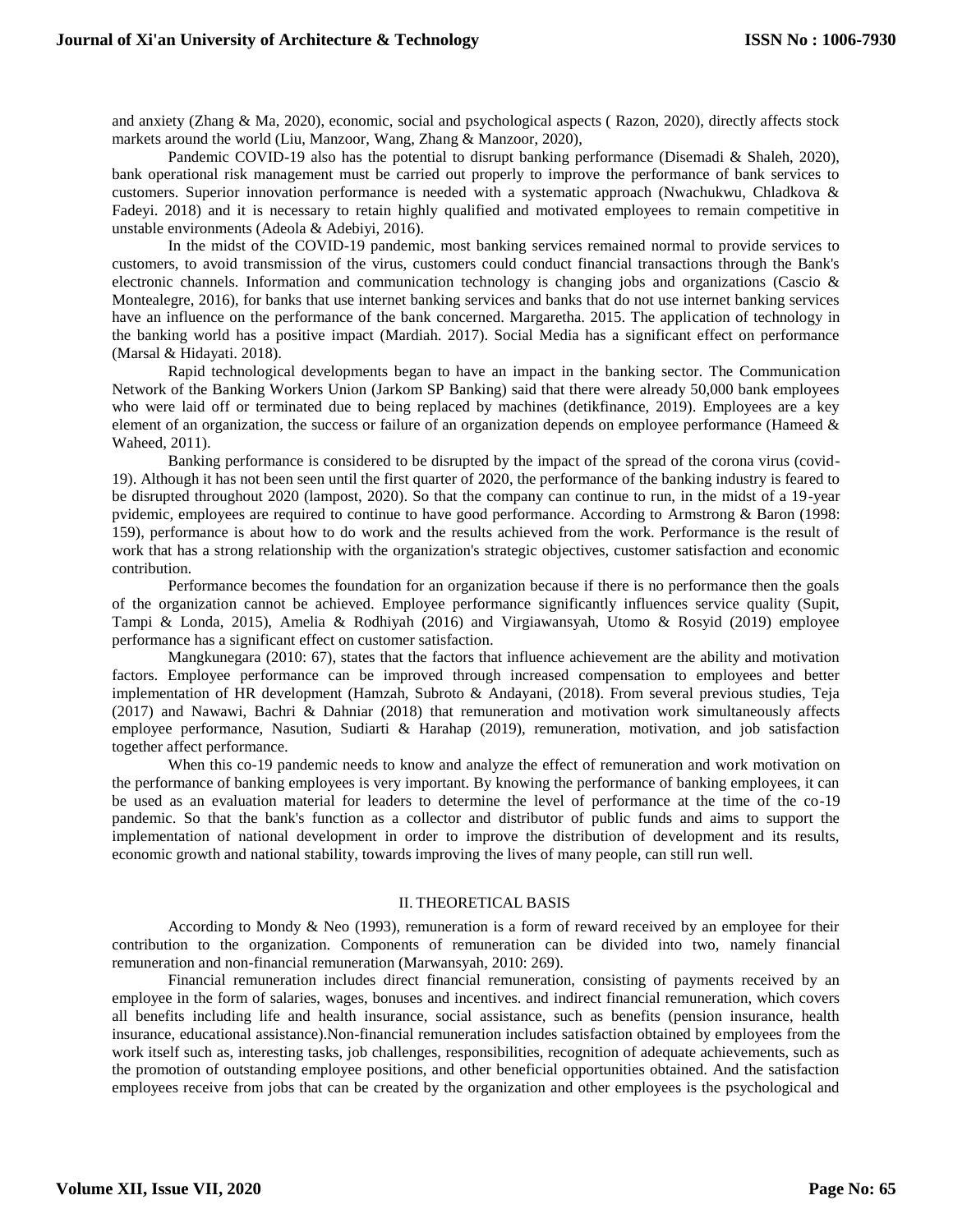physical effects in which the person works. These include: competent employees, pleasant colleagues, status symbols, a comfortable work environment, fair work distribution, flexible working time and so on.

Motivation by Hasibuan (2012: 145) is the provision of power that creates excitement one's work, so they want to work together, work effectively, and integrated with all their strength and effort to achieve satisfaction. While Eko (2015:187), argues that motivation is a psychological process that reflects the interaction between attitudes, needs, perceptions and decisions that occur in a person and motivation as a psychological process that arises or is caused by factors themselves and others. As a form of process that includes the intensity, direction and perseverance of a person in achieving goals in work or targets (Robbins, 2013: 202).

Dharma (2010:1) holds that performance management is a way to get better results for organizations, groups and individuals by understanding and managing performance in accordance with planned targets, standards and competency requirements that have been determined.

Gomes (2010: 142), argues that employee performance can be measured using some criteria produced from the work in question, these criteria are work quality, work quantity, knowledge of work, creativity, cooperation, selfawareness, initiative and personal quality.In case of two-dimensional image, after a DWT transform, the image is divided into four corners, upper left corner of the original image, lower left corner of the vertical details, upper right corner of the horizontal details, lower right corner of the component of the original image detail (high frequency). You can then continue to the low frequency components of the same upper left corner of the 2nd, 3rd inferior wavelet transform.

## III. RESERACH METHODE

In accordance with the title of this research that is the effect of remuneration and motivation on the performance of marketing division employees, the research approach used in this study is to use a quantitative approach and assisted with SPSS version 20, the type of this research is to obtain information about the effect of remuneration and motivation on performance Bank employees in Surabaya and evaluate performance by distributing questionnaires to Bank employees in Surabaya to obtain accurate and accountable data.

#### *Population and sample*

The population in this study are employees who work with banks in Surabaya, according to Margono (2010: 121), that the determination of the size of the sample is not an absolute determination, meaning that there is no stipulation on what percentage of a sample should be taken. The sample in this study were 45 employees whoworked at banks in the Surabaya area.

#### *Conceptual Framework*

Based on the background, problem formulation and theory study above, the conceptual framework in this study is as follows:



Figure 1. Conceptual Framework Source: Researcher (2020)

Based on the problem formulation and conceptual framework described above, the hypotheses in this study are: H1: Alleged remuneration and motivation have a simultaneous influence on the performance of banking employees H2: Alleged remunization has the most dominant influence on the performance of banking employees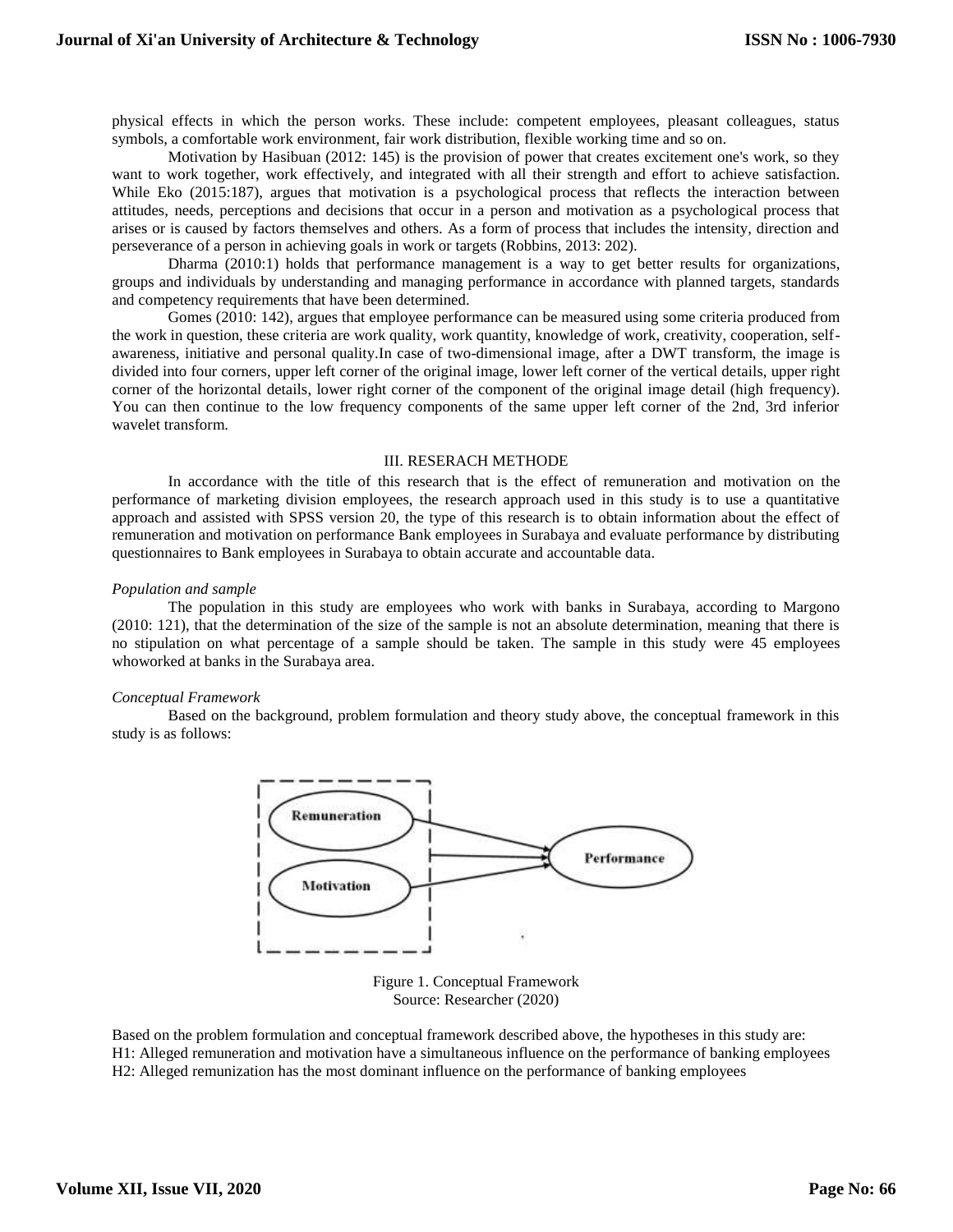# IV. RESULTS AND DISCUSSION

#### *4.1. Research result*

#### *Variable Validity Test*

Item validity analysis aims to test whether each statement item in the questionnaire has been truly appropriate, to determine the suitability and accuracy of the model, then the Pearson product moment correlation coefficient value must meet a certain level of significance. The results of the validity test in this study of each statement item submitted in the questionnaire that has been distributed to respondents. The results of processing the remuneration variable validity test data can be seen in Table 1, below:

| TROIG I TOO INGURIG TOI INGIIRIIGIRIGI TRIIROID TRIINIE      |         |         |                    |
|--------------------------------------------------------------|---------|---------|--------------------|
| <b>Statement item</b>                                        | r count | r table | <b>Information</b> |
| The retribution policy is in line with employee expectations | 0.546   | 0.2483  | Valid              |
| With the achievement of targets get incentives               | 0.579   | 0.2483  | Valid              |
| provides promotions for outstanding<br>The company           | 0.395   | 0.2483  | <b>Valid</b>       |
| employee positions                                           |         |         |                    |
| Bonuses given by the company are appropriate                 | 0.402   | 0.2483  | Valid              |
| Provision of benefits according to workload                  | 0.410   | 0.2483  | Valid              |
|                                                              |         |         |                    |

Table 1. Test Results for Remuneration Variable Validity

Source: Researcher (2020)

Based on table 1, above it can be explained that the remuneration variable consists of 5 statement items. The results of the correlation value of each statement item has a value of r count > r table. Based on the validity test, it shows that all remuneration variable statements are declared valid and can be used as research instruments.

Based on the results of data processing the validity test of motivational variables can be seen in the table below:

| <b>Statement item</b>                                                 | r count | r table | <b>Information</b> |
|-----------------------------------------------------------------------|---------|---------|--------------------|
| The amount of salary received by the employee                         | 0.603   | 0,2483  | Valid              |
| The company cares about the work performance achieved<br>by employees | 0,536   | 0,2483  | Valid              |
| <b>Support from colleagues</b>                                        | 0,398   | 0,2483  | Valid              |
| Monthly targets are always achieved                                   | 0.529   | 0,2483  | Valid              |
| Opportunity to reach career path                                      | 0,408   | 0,2483  | <b>Valid</b>       |

Table 2. Motivation Variable Test Results Validity

Source: Researcher (2020)

Based on table 2, above it can be explained that, the motivation variable (X2) consists of 5 statement items. The results of the correlation value of each statement item has a value of r count > r table. Based on the validity test shows that all statement items on the motivation variable are valid and can be used as research instruments.

Based on the results of data processing test the validity of the performance variables can be seen in the table below:

| Table 3. Validity Test Results of Performance Variables |  |
|---------------------------------------------------------|--|
|---------------------------------------------------------|--|

| <b>Statement item</b>                                  | r count | r table | <b>Information</b> |
|--------------------------------------------------------|---------|---------|--------------------|
| Carry out tasks according to applicable SOPs           | 0.429   | 0.2483  | <b>Valid</b>       |
| Correct mistakes in work mistakes                      | 0.457   | 0.2483  | <b>Valid</b>       |
| Able to complete tasks assigned by the company on time | 0.451   | 0,2483  | <b>Valid</b>       |
| Able to fulfill what the company is targeting          | 0.449   | 0.2483  | <b>Valid</b>       |
| Meet the monthly target                                | 0.622   | 0.2483  | <b>Valid</b>       |
| <b>Understand what is done</b>                         | 0.392   | 0.2483  | <b>Valid</b>       |
| Find ideas and new ideas in completing work            | 0.367   | 0.2483  | <b>Valid</b>       |

Source: Researcher (2020)

Based on table 3, the above can be explained that, the performance variable (Y) consisting of 8 statement items. The results of the correlation value of each statement item has a value of r count> r table. Based on the validity test shows that all statement items on the performance variable are valid and can be used as research instruments.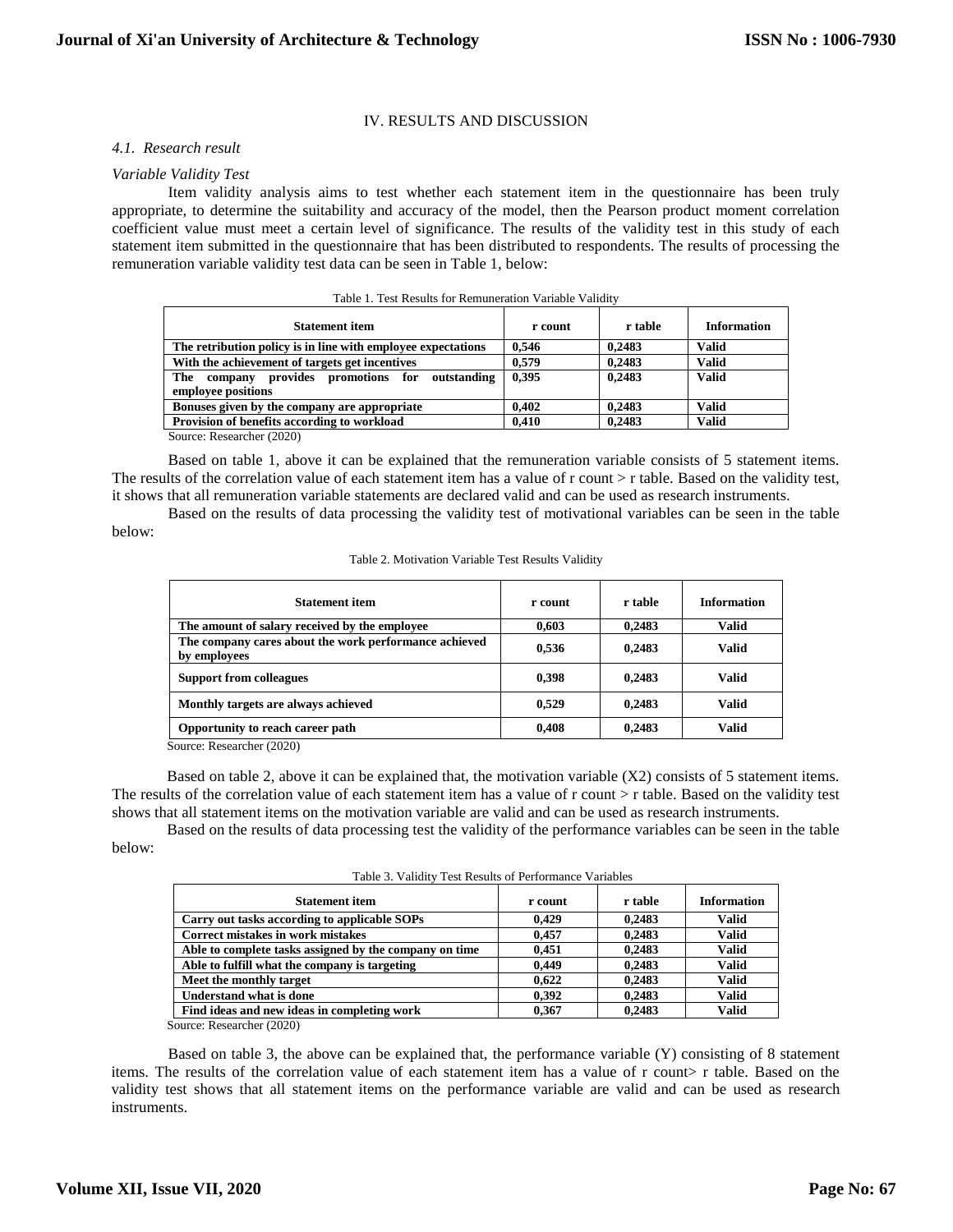## *Reliability Test Results*

A measuring instrument is said to be reliable or reliable, if the tool in measuring a symptom at different times always shows relatively the same results. The reliability test of an instrument can be used Cronbach Alpha  $(\alpha)$ statistical test, where a measuring instrument is said to be reliable if the Cronbach Alpha value is greater than 0.60.

The results of reliability testing for remuneration  $(X1)$ , motivation  $(X2)$ , and performance  $(Y)$  can be seen in the following table:

| Table 4. Reliability Test Results |            |  |
|-----------------------------------|------------|--|
| Cronbach's Alpha                  | N of Items |  |
| .621                              | 18         |  |
| Source: Researcher (2020)         |            |  |

Based on table 4, above it can be explained that the Cronbach's Alpha value of the remuneration variable, the motivation variable and the performance variable yield the Cronbach alpha value  $> 0.60$ . The number of 18 statements, it can be concluded that the statement of the questionnaire has been reliable because the Cronbach's Alpha value is greater than the specified value of 0.60 meaning this questionnaire can be used in research.

## *Multiple Linear Regression Testing Results*

The results of multiple linear regression analysis conducted with the help of the SPSS (Statistical Product and Service Solutions) computer program 20.0 for windows with the aim of predicting a performance variable (dependent) with a change in the remuneration and motivation variables (independent) obtained the following regression equation:

| <b>Variabel</b>          | <b>Unstandardized</b><br>Coefficients<br>(B) | <b>Standardized</b><br>Coefficients<br><b>Beta</b> | t count | <b>Sig</b>        | <b>Information</b> |
|--------------------------|----------------------------------------------|----------------------------------------------------|---------|-------------------|--------------------|
| <b>Constant</b>          | 4,672                                        |                                                    | .831    | .411              | Not significant    |
| <b>Remuneration</b>      | .835                                         | .435                                               | 3,151   | .003              | <b>Significant</b> |
| <b>Motivation</b>        | .407                                         | .210                                               | 1,521   | .136              | Not significant    |
| R                        |                                              |                                                    |         | $,546^{\circ}$    |                    |
| <b>Adjusted R Square</b> |                                              |                                                    |         | .298              |                    |
| <b>F</b> count           |                                              |                                                    |         | 667,111           |                    |
| Sig. F                   |                                              |                                                    |         | .001 <sup>b</sup> |                    |
| A                        |                                              |                                                    |         | 0,05              |                    |

Source: Researcher (2020)

The results of table 5 above, obtained regression equations, namely:

$$
Y = a + b1X1 + b2X2 + e
$$
  
 
$$
Y = 0.831 + 0.835X1 + 0.407X2
$$

Based on the regression equation obtained from the above calculations it can be explained that the remuneration variable, motivation has a positive influence on the performance of the Bank in Surabaya. The constant value of 4.627 indicates that if the variable is free of remuneration, motivation is in a constant or constant condition, then the value of the employee's performance is 4.627 units.

The value of b1 indicates a value of 0.835 and has a positive regression coefficient sign. This means that if the remuneration variable increases by 1 unit, the performance of the Bank's employees will increase by 0.835 units. Assumption of motivational variables in a constant or constant condition. The b2 value indicates a value of 0.407 and has a positive regression coefficient sign. This means that if the motivation variable increases by 1 unit, the employee's performance will increase by 0.407 units. Assuming variable remuneration in a fixed or constant condition.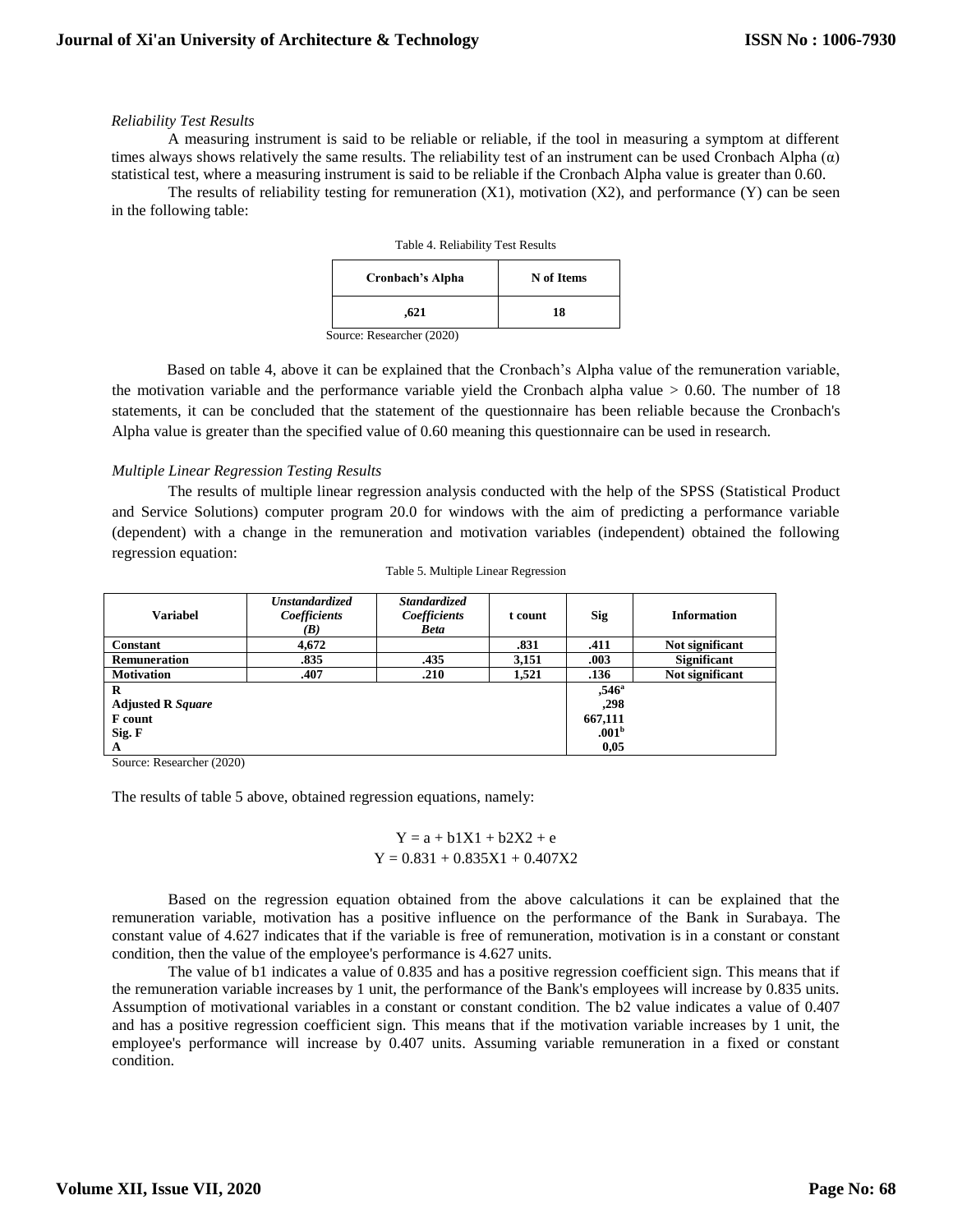# *Correlation coefficient test results (R)*

To see the magnitude of the relationship between remuneration variables, motivation on performance. Interpretation of the level of relationship between variables X and Y can be seen from the table of interpretations of the correlation coefficient in Sugiyono (2012: 319) as follows:

| rable of interpretation of Correlation Coefficients |                           |  |
|-----------------------------------------------------|---------------------------|--|
| <b>Correlation coefficient interval</b>             | <b>Relationship level</b> |  |
| $0,00 - 0,734$                                      | <b>Very low</b>           |  |
| $0,20-0,399$                                        | Low                       |  |
| $0,40-0,599$                                        | Is                        |  |
| $0,60-0,799$                                        | <b>Strong</b>             |  |
| $0.80 - 1.000$                                      | Very strong               |  |

Table 6. Interpretation of Correlation Coefficients

Source: Sugiyono (2012: 319)

Table 6, shows that the value of the correlation coefficient (R) of 0.546 and the value when seen in table 6 shows the moderate level of relationship. Means that there is a moderate relationship between remuneration and motivation on the performance of Bank employees in Surabaya.

## *Coefficient of determination (Adjusted R<sup>2</sup> )*

The coefficient of determination  $\mathbb{R}^2$  is 0.298. This value indicates that remuneration and motivation contribute to employee performance variables by 27.8%, while the rest is caused by other variables not included in the study.

## *Hypothesis Testing*

The first hypothesis testing, alleged remuneration and motivation simultaneously influence the Bank Employee Performance. Testing this hypothesis using the F-test, based on table 5 it can be seen that remuneration and motivation have a significance value of 0.001 so  $(0.001 < 0.05)$  of these results it can be stated that H1 is accepted.

The second hypothesis testing, alleged remunization has a dominant influence on the performance of Bank employees in Surabaya. Testing this hypothesis uses a t test that aims to find out which variable is the most dominant influence on performance. Based on the results of table 5 shows that the remuneration variable has the most dominant effect on employee performance with a value of 0.835. While the motivation variable has no effect on employee performance which is indicated by a lower value than the remuneration variable with a value of 0.407. From the explanation above, H2 is accepted.

#### *4.2. Discussion*

Based on the results of the hypothesis test it is known that simultaneous remuneration and motivation significantly influence the performance of Bank employees in Surabaya, while according to the facts that occur in the field in accordance with the observations of researchers and direct interviews from several employees, it can be seen that the remuneration obtained by some employees is felt to be insufficient and not fair because there are some employees who rely on monthly targets for other marketing employees, as well as a lack of motivation in individuals in carrying out their duties and obligations in working at the Bank. From the findings of existing hypotheses and facts, it can be said that remuneration and motivation have a simultaneous effect on performance with the results of the correlation coefficient only (R2) 0.298 percentage of only 29.8% can be said according to the results and facts.

When remuneration is in accordance with what is expected of employees and employee motivation in working can be encouraged, the performance obtained will be maximal. Remuneration and motivation are closely related to employee welfare and also is a reward for services provided by the company to employees as a form of retribution in the form of money for labor, thoughts that have been donated salaries, incentives, benefits, bonuses and commissions, benefits provided by the company in order achievement of company goals.

Remuneration is a form of compensation received by employees for their contribution to the organization (Marwansyah, 2010:269). The results of this study support Nasution's previous research (2019) that remuneration research results have a positive and significant effect on employee performance.

While motivation is to determine the enthusiasm obtained in working, both individually and in groups and sourced from within oneself or sourced from someone. Eko (2015: 187) states that motivation is a psychological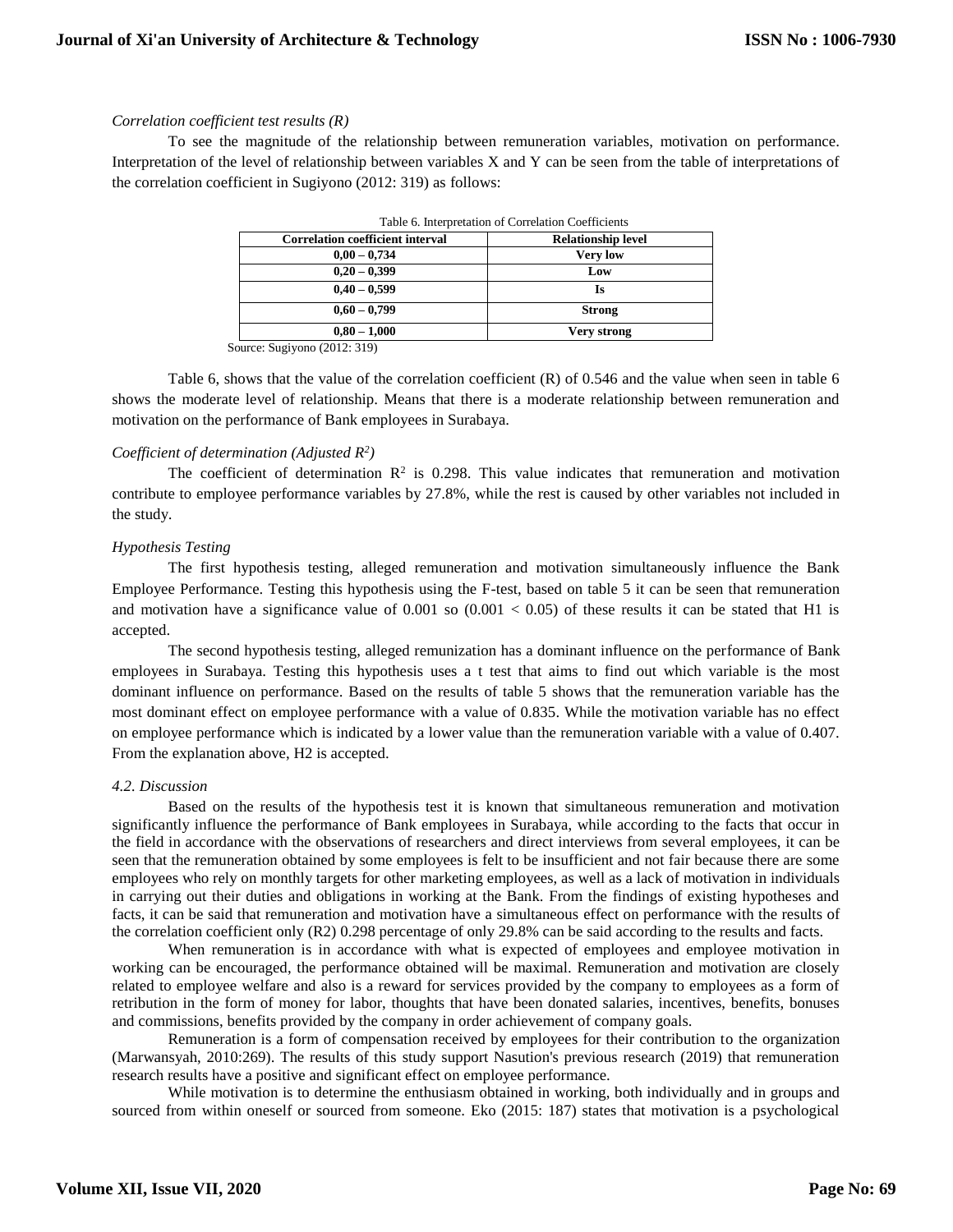process that reflects the interaction between attitudes, needs, perceptions and decisions that occur in a person and motivation as a psychological process that arises by factors themselves and others.

Based on the results of the hypothesis test, it is known that the remuneration variable has a dominant effect with a value of 0.835 from the motivational variable which has a lower value of 0.407 which affects the performance. The above results state that remuneration has a greater effect than motivation on the performance of Bank employees.

According to his theory Maslow's Heirarchy of Needs which contains five categories of human needs. These needs are ranked from the most priority, namely physiological needs, security needs, needs for ownership and love, self-esteem needs, and self-actualization needs. During the co-19 pandemic, many workers who were terminated from work by the company worked as a way to meet their needs for self-actualization. Even though in reality, someone works for various reasons and not just for self-actualization. To be able to work consistently and optimally, someone needs certain motivation.

#### V. CONCLUSION

Based on data analysis and discussion of this research, it can be concluded that remuneration and work motivation simultaneously influence employee performance and remuneration has the most dominant influence on the performance of banking employees during the Covid-19 pandemic.

Some suggestions that can be conveyed from the results of this study, banking companies during the Covid-19 pandemic conditions should be more concerned about remuneration, whether in the form of salaries, incentives, benefits, bonuses and commissions, as well as benefits to be more fair in order to improve employee performance. From this study, the remuneration variable had a greater influence on improving the performance of banking employees in the Covid-19 pandemic era than on work motivation variables.

From the findings of this study the results of the reliability test with the results of Cronbach's alpha of 0.621 from the limit of the measurement value of 0.600. Need to be developed further in determining the statement of the questionnaire so that the value obtained is higher. The next finding is the motivation variable has a small influence on employee performance, when the Covid-19 pandemic many employees had lower employee motivation because banks had to make new innovations so that employees possessed high motivation and morale.

#### REFERENCES

- [1] Adeola, M.M., & Adebiyi, S.O. (2016). Employee Motivation, Recruitment Practices And Banks Performance In Nigeria. *International Journal of Entrepreneurial Knowledge,* 4(2): 70-94. DOI: 10.1515/ijek-2016-0015
- [2] Amelia, R., & Rodhiyah. (2016). Pengaruh Kualitas Pelayanan Dan Kinerja Karyawan Terhadap Kepuasan Pasien (Studi Kasus Pada Pasien Rawat Inap RS.Pelabuhan Jakarta). *Jurnal Ilmu Administrasi Bisnis*, 5(4):163-172
- [3] Armstrong, M. & Baron, A. (1998). *Performance Management – The New Realities.* London: Institute of Personnel and Development
- [4] Cascio, W.F., & Montealegre, R. (2016). How Technology Is Changing Work and Organizations. *Annu. Rev. Organ. Psychol. Organ.* Behav. 3(3): 49–75
- [5] Detikfinance. Rabu, 16 Jan 2019 12:18 WIB. Digantikan Mesin, 50.000 Karyawan Bank di RI Kena PHK. <https://finance.detik.com/moneter/d-4386840/digantikan-mesin-50000-karyawan-bank-di-ri-kena-phk>
- [6] Dharma, S. (2010). *Manajemen Kinerja, Falasafah Teori & Penerapannya.* Yogyakarta: Pustaka Pelajar
- [7] Disemadi, H.S., & Shaleh, A.I. (2020). Banking Credit Restructuring Policy Amid COVID-19 Pandemic In Indonesia. *Jurnal Inovasi Ekonomi,*5(2)
- [8] Eko, W.S.(2015)*. Manajemen Pengembangan Sumber Daya. Manusia.* Yogyakarta: Pustaka Pelajar
- [9] Fatihudin, D., Jusni & Mochklas, M. 2018. How Measuring Financial Performance. *International Journal of Civil Engineering and Technology (IJCIET),* 9(6): 553–557
- [10] Gomes, F.C. (2010). *Manajemen Sumber Daya Manusia.* Yogyakarta: Andi
- [11] Hameed, A., & Waheed, A. (2011). Employee Development and Its Affect on Employee Performance A Conceptual Framework. *International Journal of Business and Social Science, 2(13):* 224- 229
- [12] Hamzah, A., Subroto, B., & Andayani, W. (2018). Efek Mediasi Kepuasan Pada Pengaruh Keadilan Kompensasi Dan Pengembangan SDM Terhadap Kinerja Pegawai. *Jurnal Akuntansi Aktual*, 5(2):178-189
- [13] Hasibuan*,* M. (*2012). Manajemen Sumber Daya manusia. Jakarta: PT Bumi. Aksara*
- [14] Kompas.com. 20 May 2020, 15:54 WIB. UPDATE: Total Ada 19.189 Kasus Covid-19 di Indonesia, Bertambah 69[3,https://nasional.kompas.com/read/2020/05/20/15544381/update-total-ada-19189-kasus-covid-19-di-indonesia-bertambah-693.](https://nasional.kompas.com/read/2020/05/20/15544381/update-total-ada-19189-kasus-covid-19-di-indonesia-bertambah-693)
- [15] [Lampost.](https://www.lampost.co/berita-wabah-covid-19-ancam-kinerja-perbankan-tahun-ini.html) Apr 10, 2020, 19:47. Wabah Covid-19 Ancam Kinerja Perbankan Tahun Ini[.https://www.lampost.co/berita-wabah-covid-19](https://www.lampost.co/berita-wabah-covid-19-ancam-kinerja-perbankan-tahun-ini.html) [ancam-kinerja-perbankan-tahun-ini.html.](https://www.lampost.co/berita-wabah-covid-19-ancam-kinerja-perbankan-tahun-ini.html)
- [16] Liu, H.Y., Manzoor, A., Wang, C.Y., Zhang, L., & Manzoor, Z. (2020), The COVID-19 Outbreak and A ected Countries Stock Markets Response. *Int. J. Environ. Res. Public Health*, 17, 2800: 1-19; doi:10.3390/ijerph17082800
- [17] Mangkunegara, A.P. (2010). *Evaluasi Kinerja SDM.* Bandung: PT.Refika Aditama